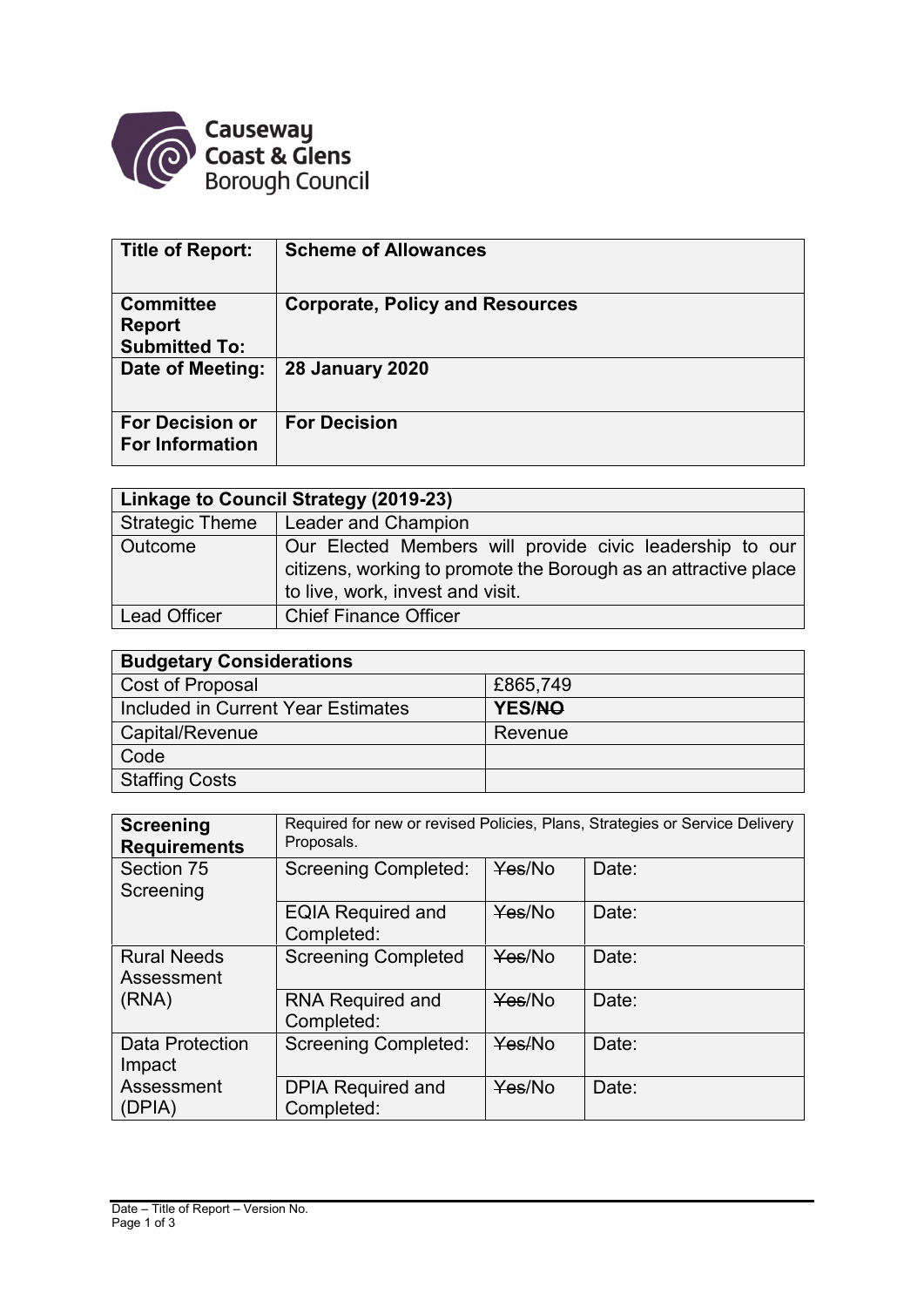# **1.1 Background**

Causeway Coast and Glens Borough Council has established a scheme of allowances payable to Members for the current period. The scheme provides for the payment of allowances to Councillors on the basis that:

- 1 The maximum level of basic allowance as determined by the Department for Communities (DfC) is paid
- 2 The maximum level of carers allowances as determined by the DfC are paid
- 3 The maximum level of mileage rates as determined by the DfC are paid
- 4 Councillors' payments are made on the third last banking day of each month

## **1.2 Detail**

The updated scheme of allowances, a copy of which has been included with this report, takes into account a number of factors:

- 1 basic allowance budget allows for 2% increase but not yet notified
- 2 mileage rates
- 3 new increased rates for dependant carer's allowance
- 4 Special Responsibility Allowance (SRA)

The four items are in keeping with the normal periodic update of the scheme of.

### **1.3 Amendments**

In October 2019 Council formed a new Finance committee which was not provided for in previous schemes of allowances therefore the Chair was not allocated any SRA. This new scheme does allocate the same SRA to the Finance Committee chair as to the other main committees (£3,000 p.a). This does however present a problem in that there are now 22 positions of responsibility and regulation only permits 20 members to be in receipt of SRA. Until now we have dealt with this issue by making the Partnership Panel representative a member of the Planning committee thereby creating a double responsibility but only one SRA can be received, the higher of the 2 being applicable.

### **1.4 Current positions of responsibility**

The current positions of responsibility which are governed by the 20 member limit are as follows:

- 1 C,P&R Committee Chair
- 2 L & D Committee Chair
- 3 ES Committee Chair
- 4 Planning Committee Chair<br>5 Finance Committee Chair
- 5 Finance Committee Chair
- 6 Audit Committee Chair
- 7 Partnership Panel Representative
- 8 -22 Planning Committee Member (15)